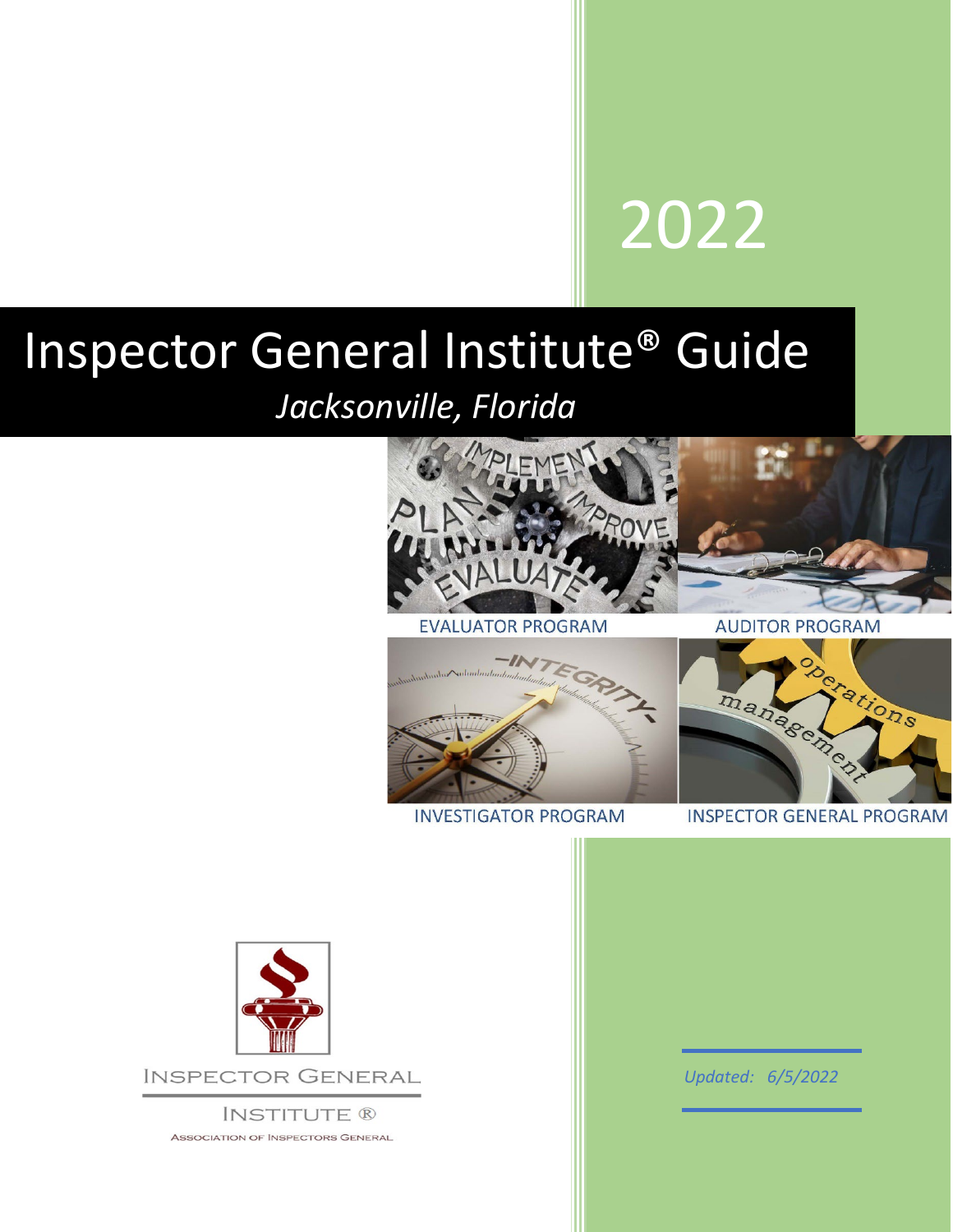#### **Introduction**

Congratulations on your acceptance into the AIG Inspector General Institute®! This guide will provide you with the information you need to plan your trip and answer commonly asked questions about the Inspector General Institute®. Our four certification programs, Certified Inspector General® (CIG), Certified Inspector General Auditor® (CIGA), Certified Inspector General Inspection/Evaluation® (CIGE), and Certified Inspector General Investigator® (CIGI) are registered trademarks of the AIG's Inspector General Institute®. Students are required to successfully complete the curriculum, which includes a written examination, proscribed by the Professional Certification Board.

#### **Inspector General Institute® Programs**

Each of the four Inspector General Institute® programs begin on Monday of the scheduled start date at 8:00 a.m. and conclude at approximately 5:00 p.m. each day, with the exception of Friday. Periodic breaks are provided throughout the day. Each program schedule is unique and exact times of the breaks may vary. On the last day of the program (Friday), programs will start at 8:00 a.m. and usually wrap-up around 11:00 – 11:30 a.m. Generally, the certification exam is offered immediately following the conclusion of the course presentations. Historically, the certification exam normally takes less than two hours to complete. When making travel plans, please keep in mind that travel from hotel to airport is approximately 30 minutes (and could be longer, depending on traffic.)

Attendance is mandatory for all sessions. You will need to check-in with your name tag each morning and upon returning for the afternoon session. There are also NASBA-mandated session evaluation surveys that will be distributed electronically at the conclusion of each session. These session evaluation surveys are required to comply with NASBA standards and mandatory for students to receive full CPE credits.

#### **IMPORTANT! PAPERLESS EXAM!**

Each program's certification examination is paperless and conducted via an online examination platform. Each student is responsible to ensure that they bring with them a laptop or computer that is capable of accessing the internet. Should you require a special accommodation for any reason, please notify us as soon as possible via email at: [programsupport@inspectorsgeneral.org](mailto:programsupport@inspectorsgeneral.org)

#### **Tuition Payments**

Upon your acceptance to the Inspector General Institute®, you will receive an invoice for your tuition payment. Payment is due upon acceptance to an Institute® program. In the event that your agency is paying your tuition, please provide them with your invoice for payment and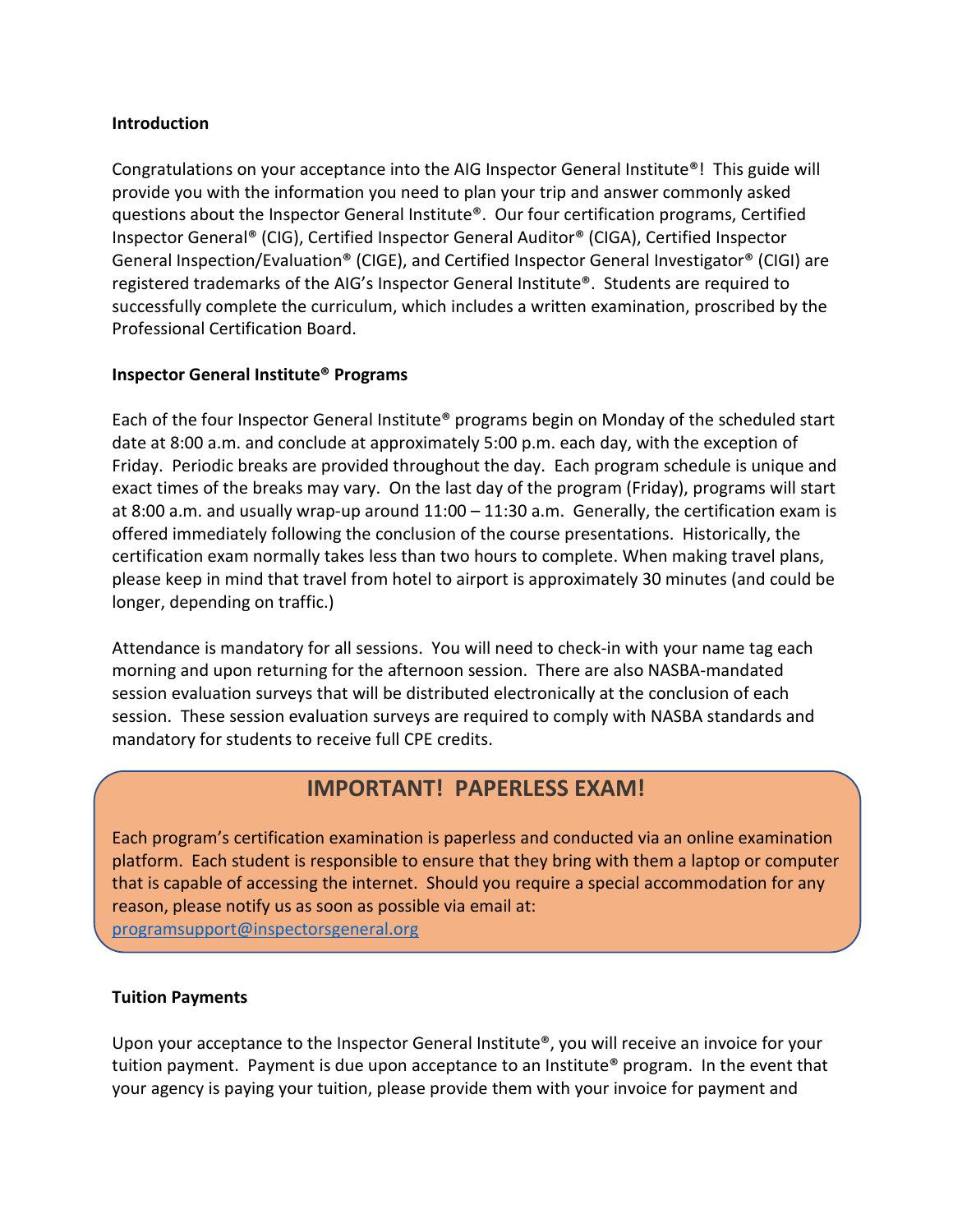inform them that the invoice can be paid online using the link located at the bottom of the invoice. Agencies that are paying for multiple invoices should request a consolidated invoice at [programsupport@inspectorsgeneral.org](mailto:programsupport@inspectorsgeneral.org) and provide the attendee's names, invoice numbers and a point of contact. Agencies paying by check or purchase/requisition order should contact us for further information.

We recognize that agency procurement processes may result in payment not being made prior to the commencement of the Institute®. In such cases, we do not preclude you from continuing with your program. However, the awarding of "Certified" status and the actual certificate will not be provided until payment is completed. Please consult with any of our on-site staff if you have any questions. **Certificates will NOT be issued when there is an outstanding balance!**

Questions about payments should be directed to [programsupport@inspectorsgeneral.org](mailto:programsupport@inspectorsgeneral.org)

#### **Institute Site/Hotel – NEW! Please read carefully.**

The Hyatt Regency Jacksonville Riverfront is the official site for our August 2022 Inspector General Institute® and we have contracted a block of rooms for the programs. **NEW!** Some agencies require that their attendees book their room at the GSA-approved lodging rate. The links below will take you to the "**IG Institute Contracted Rate**" or the "**GSA-Approved Rate**" to make your room reservation.

#### **[IG Institute Contracted Rate](https://www.hyatt.com/en-US/group-booking/JAXRJ/G-ASGI?src=envision_email_grpreserv_ENG_20220517_GroupBooking_TC000000170A000010937ENG_G-_200017) (\$149 single/double – includes breakfast daily)**

Click [HERE](https://www.hyatt.com/en-US/group-booking/JAXRJ/G-ASGI?src=envision_email_grpreserv_ENG_20220517_GroupBooking_TC000000170A000010937ENG_G-_200017) to book your room using the IG Institute Contracted rate of \$149 per night. This rate includes breakfast each day of the program. You must use the link to secure the rate and breakfast. Booking directly with the hotel may not provide you with the rate or breakfast.

#### **[GSA-Approved Rate](https://links.t1.hyatt.com/els/v2/mWdps6g6KQ-q/L29PUm93ZVY5WDdyTmtOUGp4MXhmKzkwbXJ2ZXEzTmt6SHd1ZG1VZ1FZOFZxNSt6eUgzL3lwbU80UHRaTlhCckVCRzVHUTQ5K0oxYkN2aEk1Q3hVMmVZa2tKVkkvdzdzN1B3SjUrOElhR1U9S0/NWZrVHp0ekRpU254Y0YxRzNOdHYxd2xJOC9raVRhUXlXa2xVVFpHU2JEbTRyMmdMNnVSa2R2ZFdvckM0Y1RoY0p2ak41WlUyOGg4b2hNM2tEMjgvQU90YTBVd29qYkZpaWsybnVsYzBnVjZDNHdWZ09FZGUwa0xlbXVZWGxFdEdFS0lON3RCamt2NDdYUjhDb0FpaWNXbEFySVZlaGZQU01zNlR3UjA4eTgxeW04ai8vZCtpY0NkbFRScVFMcnJnMGM1RHY4UGRGQlM3QlV6K1hwS3orc0loZHRKMDJyMzBXNmI2enhqaXIrWi9pY0ZiR1VHa0U4ekZ6c0JGUFZxRAS2)**

Click [HERE](https://links.t1.hyatt.com/els/v2/0d0VC-2-Khx/L29PUm93ZVY5WDdyTmtOUGp4MXhmKzkwbXJ2ZXEzTmt6SHd1ZG1VZ1FZOFZxNSt6eUgzL3lwbU80UHRaTlhCckVCRzVHUTQ5K0oxYkN2aEk1Q3hVMmVZa2tKVkkvdzdzN1B3SjUrOElhR1U9S0/NWZrVHp0ekRpU254Y0YxRzNOdHYxd2xJOC9raVRhUXlXa2xVVFpHU2JEbTRyMmdMNnVSa2R2ZFdvckM0Y1RoY0p2ak41WlUyOGg4b2hNM2tEMjgvQU90YTBVd29qYkZpaWsybnVsYzBnVjZDNHdWZ09FZGUwa0xlbXVZWGxFdEdFS0lON3RCamt2NDdYUjhDb0FpaWNXbEFySVZlaGZQU01zNlR3UjA4eTgxeW04ai8vZCtpY0NkbFRScVFMcnJnMGM1RHY4UGRGQlM3QlV6K1hwS3orc0loZHRKMDJyMzBXNmI2enhqaXIrWi9pY0ZiR1VHa0U4ekZ6c0JGUFZxRAS2) to book your room using the GSA-Approved Rate. Please note: this rate does NOT include breakfast.



Hyatt Regency Jacksonville Riverfront 225 East Coastline Drive Jacksonville, Florida 32202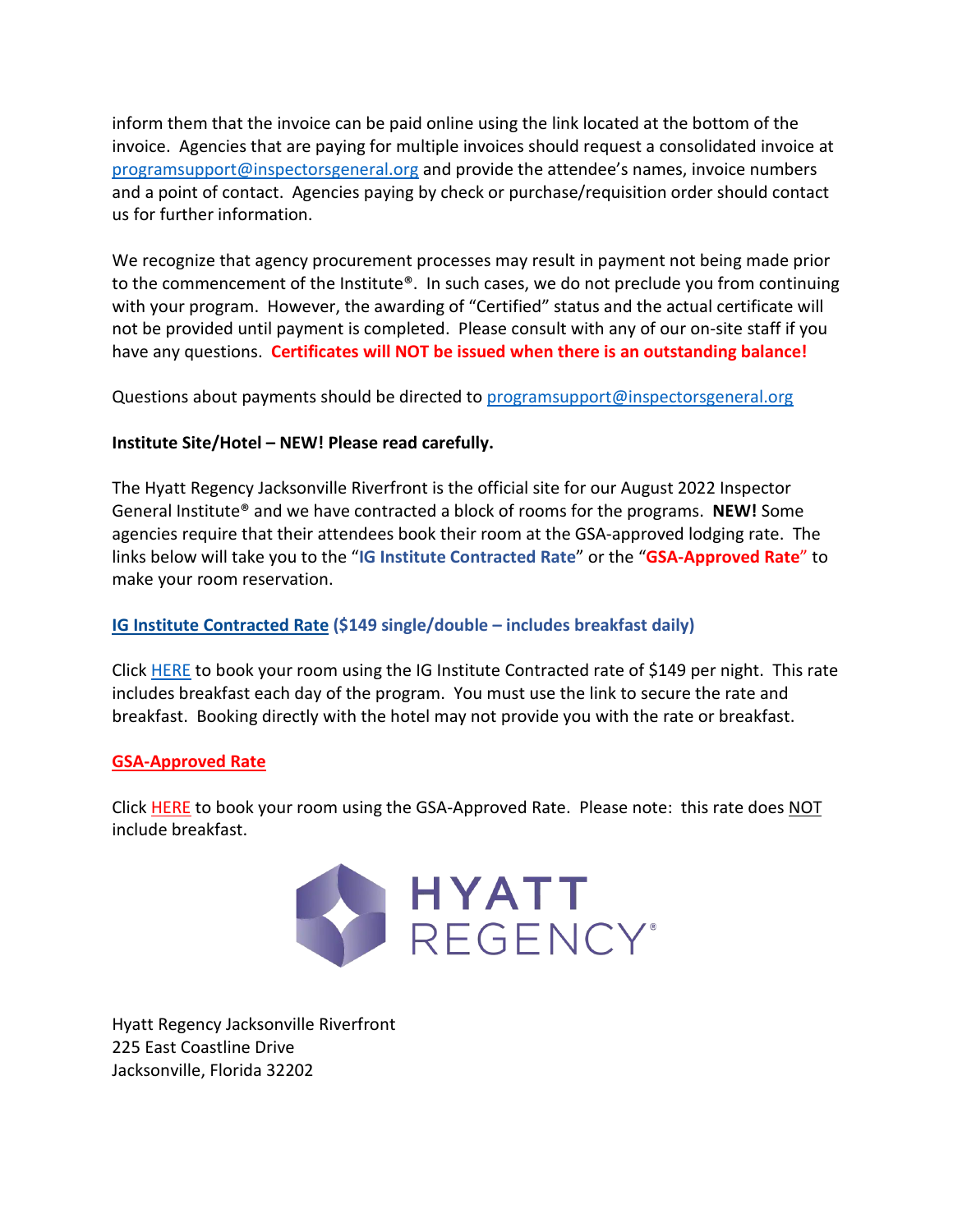#### **Dietary Restrictions or Special Accommodations**

Please advise the AIG Program Director a[t programsupport@inspectorsgeneral.org](mailto:programsupport@inspectorsgeneral.org) of any special dietary or physical accommodations, of which, you'd like us to be aware.

#### **For Those Driving:**

There is parking available at the hotel. However, parking for the Institute<sup>®</sup> is not included in the tuition or room rate. We have contracted with the Hyatt for a reduced daily parking rate of \$15. You must obtain a parking sticker for each day of parking from Institute® staff to obtain the reduced rate.

#### **Arrival by Air**

The Hyatt Regency Jacksonville Riverfront is located approximately 15 miles (about 30 minutes travel time) from the Jacksonville International Airport. There are a variety of transportation options available. Please note, that the shuttle transportation service offered by the hotel is NOT complimentary.

#### **Attire & Conduct**

Business casual is the attire for all sessions and events. All attendees, Association board members, staff and Institute® instructors are expected to conduct themselves in a professional and courteous manner throughout the programs. Inappropriate conduct should be immediately reported to the Association's Executive Director (Gregory Hill) or the Professional Certification Board Chair (John Carey).

#### **Inspector General Institute® Early Check-In**

Early check-in for the Institute<sup>®</sup> programs will open on Sunday, August  $7<sup>th</sup>$  from 3pm to 6pm. The location of the check-in desk is being finalized and a separate announcement will be made prior to the event. Your name badge is required to be worn for all Institute® courses of instruction and events.

#### **Hyatt Regency Floorplan**

Program room assignments are being finalized and will be announced at a later date.

#### **Networking Reception**

In addition to the course instruction, one of the great benefits of the Inspector General Institute® is the ability to network with professionals within the IG community. On Tuesday